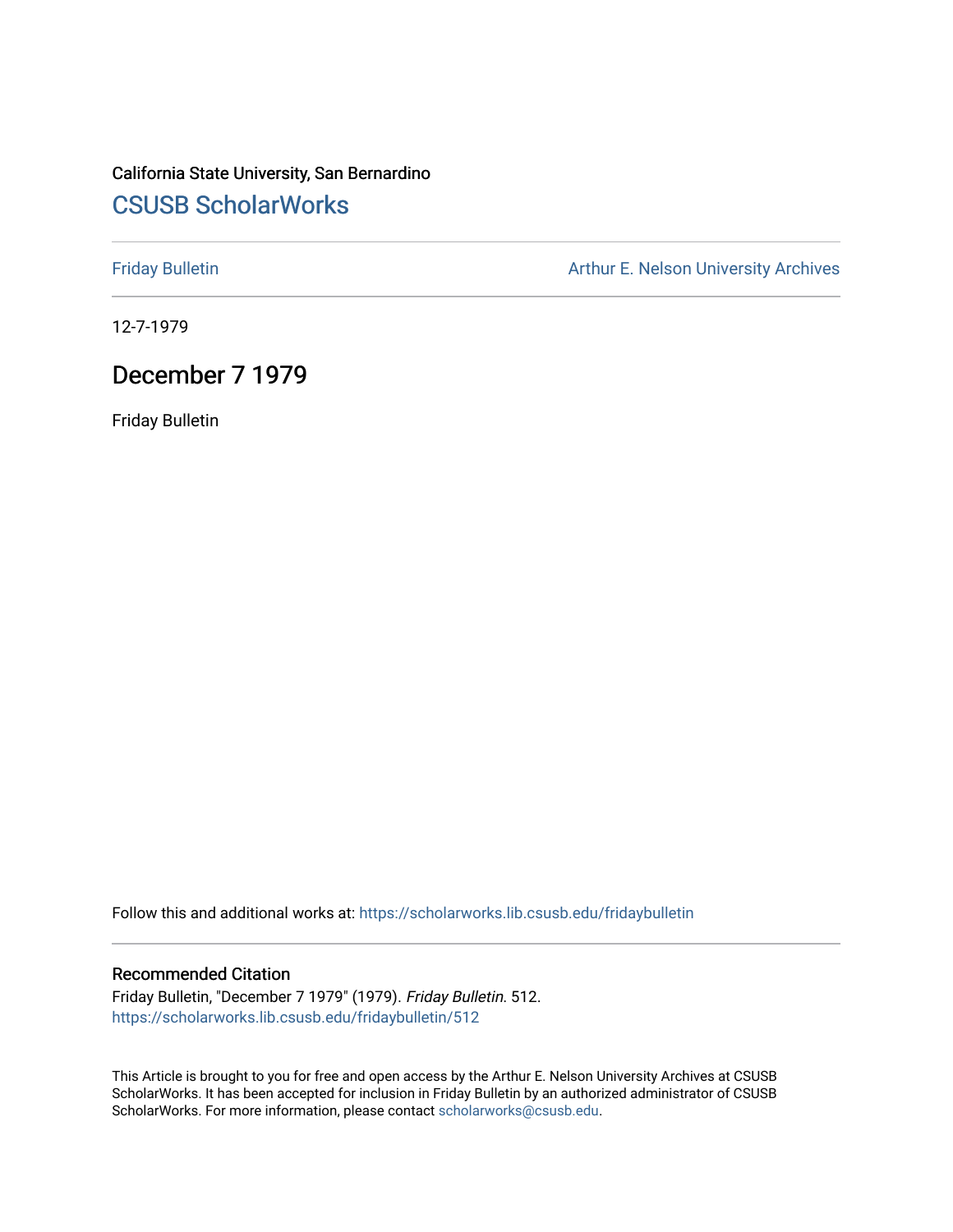# THE **BULLETIN**

CALIFORNIA STATE COLLEGE . SAN BERNARDINO

December 7, 1979

*If Governor Authorizes*  DECEMBER 31 MAY BE The Administrative Council, pending Governor Brown's an-<br>HALF-DAY FOR COLLEGE ticipated authorization of four bours' informal time off ticipated authorization of four hours' informal time off during the holidays for state enployees, has approved a half-day work status for the College on Monday, December 31,

Enployees working to maintain skeleton services during the proposed time off on December 31, will be granted the equivalent four hours time off to be taken by June 30, 1980.

Normally, the informal time off, if granted by the Governor, would be taken on Chirstmas Eve, but the College already has scheduled that day as an Administrative-Academic Holiday.

Since December 31 is also payday for the College pay checks will be available for departmental pick *up* at 11:00 a.m. If the pay checks do not arrive in time, the departments will be notified by the Payroll Office. *\* \* it* 

SB 91 RETROACTIVE PAY An appellate court ruled last Thursday that SB 91, en-<br>RULED UNCONSTITUTIONAL acted by the Legislature last July, which would have acted by the Legislature last July, which would have **permitted a lump-sum pay increase for state employees,** 

**is unconstitutional. In a 16-page opinion, the Third District Court of Appeal held three to 0 that the measure violated state constitutional provisions that forbid retroactive state payments for services already performed.** 

**Under the pay bill state employees were to get payment equivalent to a** *1%*  **increase for nine months of the 1978-79 fiscal year.** 

**According to Charles P. Valdes, President of CSEA, the decision will be appealed immediately in the state Supreme Court. \* \* \*** 

**CHILD CARE CENTER Bids are being invited for construction of the College's Child PLANS OUT FOR BID Care Center.** 

**The bid opening is scheduled for Tuesday, January 8 in San Bernardino County offices. Construction is expected to commence around the first of February.** 

**Estimated to cost around \$160,000, the project is being financed from community development resources of the City and County of San Bernardino.. The work of acquiring funding and processing leases and other legal matters has been in pro-**

**(Continued on page 2^** 

|  | Monday, December 31. |  |
|--|----------------------|--|
|  |                      |  |

**HOLIDAY GREETINCS** 

PA**UDAY IS** 

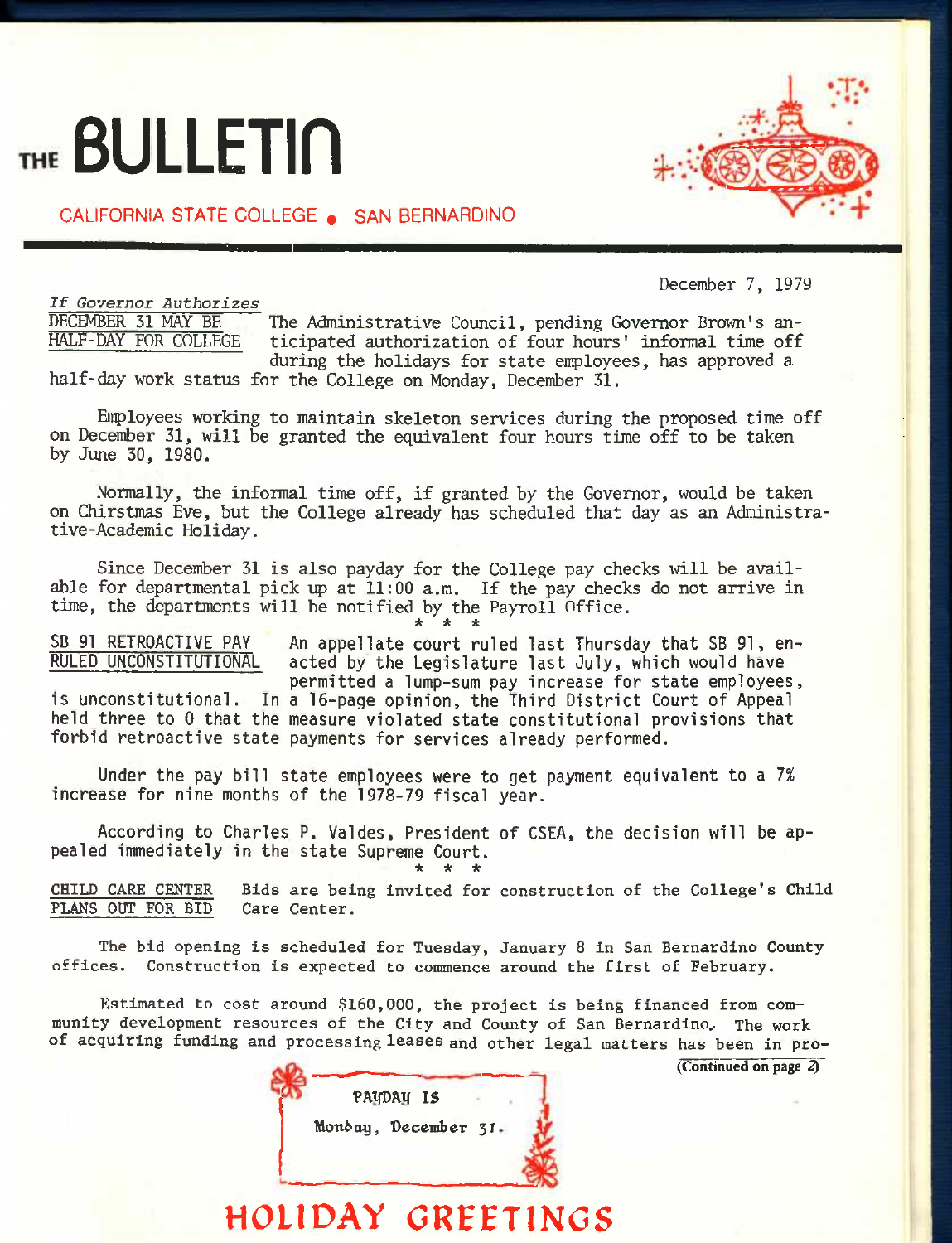**cess for a number of years.** 

*CHILD CARE CNTR\*  **Continued from page** *1* 

**The U-shaped building will be constructed west of the Student Services Building and will be similar in appearance to** 

**that and neighboring Fine Arts and Administration Buildings. It will provide accommodations for approximately 40 children and will have an outside, fenced yard.** 

REGISTRATION FOR WINTER TERM SET FOR JAN. 2 & 3 Registration for the Winter Quarter is scheduled in the Gymnasium on Wednesday and Thursday, January 2 and 3, 11 a.m. to 6 p.m. Wednesday and 11 a.m. to

6:30 p.m. Thursday; closed from 1-3\*30 p.m. for lunch, both days.

Telephone extensions of College offices located in the Gym during registration are as follows:

| Academic Planning        | 7310 | School of Education               | 7770 |
|--------------------------|------|-----------------------------------|------|
| <b>Bursar</b>            | 7505 | School of Humanities              | 7681 |
| Financial Aid            | 7745 | School of Natural Sciences        | 7650 |
| Registrar                | 7310 | School of Soc. & Behav. Sci. 7620 |      |
| School of Administration | 7701 | Unit Verification                 | 7303 |

Late registration will be held in the Lower Commons on Monday and Tuesday, January 7 and 8, from 9 a.m. to 6:30 p.m. The following offices may be reached there at the extensions listed below:<br>Bursar 7500 Bursar 7500 Schools 7640

 $\mathbf{v}$ 



*Thursday/ Decem}>er 20, has been declared "holiday party day" by the Administrative Council, The personnel in each building are asked to schedule their holiday gathering on that day* **at an** *hour to be determined by them.* 

**IS THERE A BOW ON YOUR DOOR?** 

**To be sure your name is on the College-wide Holiday Greeting Card and that you receive a thank-you bow on your door, send your con-**



**tribution to the Faculty Wives Scholarship Fund and aid in the support of CSCSB scholarship awards.** 

**So far over 40 members of the College community have contributed. Monday, December 10 is the deadline. Send your tax-deductible contributions to Coral Scherba, 209 E. Bernard Way, San Bernardino 92404 or to Anne Crum, LC-236.** 

**MAKE NEW YEAR'S RESOLUTIONS REALITY VIA EXTENSION COURSES**  **It's time to begin thinking about New Year's resolutions. A free listing of 76 classes, in-**

**cluding 30 weekend classes, is available through**  the Office of Continuing Education. **career advancement; some for sports enthusiasts; some for fun - like disco dancing - and even one on FCC radiotelephone licensing. Nearly all are scheduled evenings or weekends for convenience of working people. Set your free copy of the Winter Extension Bulletin and get a handle on the new year and the new decade.**  *it it it* 

**PERSONALS** The College congratulates  $Dx$ . and Mrs. Irving Buchen (Humanities) *—— on the.* **occoA-con** *thoAJi moAAXage. SatuAday,* **Wouembet** *24* **Xn** *UXt*burn, New Jersey. Mrs. Buchen (Devy Barnett), a native of the Garden State, will *join Dr. Buchen within a few weeks, when they will take up residence in their* new home in Redlands.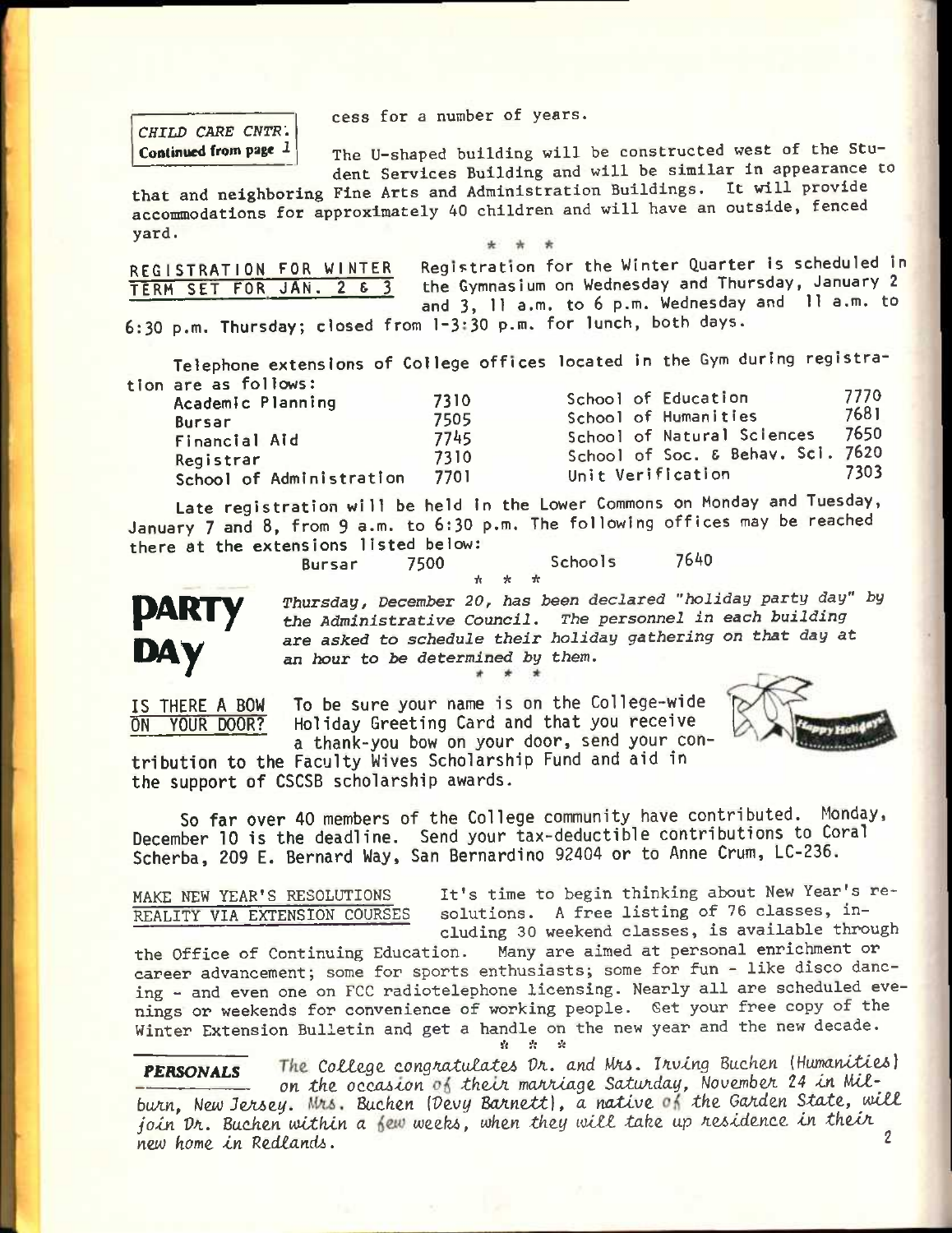

**Mrsi. "Pfatt ani> I exfeti6 f^e warmest 'HOLI'DAy**  GREETINGS to all the students, faculty and staff **of f6e College** 

**an^** 

To all we extend our BEST WISHES FOR THE COMING

NEW YEAR. John M Pau **f /Jo§n M. rfau/'** 

**— — HOLIDAYS** 

**FOUR-DAY CHRISTMAS** A four-day Christmas holiday for the College will be-<br>HOLIDAY IS COMING gin Saturday, December 22 and will continue through gin Saturday, December 22 and will continue through Tuesday, December 25. December 24 is an Academic-**Administrative holiday in lieu of Veteran's Day holiday and December 25 is an Administrative holiday.** 

NEW YEAR'S DAY

**+ Year's Day, Tuesday. January 1, will be observed HOLIDAY JANUARY 1 by the College as a holiday.** 

HOLIDAY SCHEDULES

PHYSICAL EDUCATION -

Building - Open: Men. thru Fri., Dec. 10 thru 21, 9:00 a.m.-4:30 p.m. Closed: Weekends. Closed Dec. 24 thru 28, Dec. 31. Resumes regular schedule Jan. 2.

Courts - Open: Mon. thru Fri., Dec. 10 thru 17, 4:00 p.m.-9:00 p.m.; Dec. 26, 27, 28; all weekends in Dec., noon to 9:00 p.m. Closed: Dec. 24, 25, 31, Jan. 1. Resumes regular schedule Jan. 2.

Equip. Rm.-Closed: Dec. 10, 11 for locker clearance and inventory.

**+**  LIBRARY HOURS - Open: Dec. 8 thru Jan. 6, Mon. thru Fri., 8:00 a.m. to 5 p.m. Closed: Weekends, Dec. 24, 25, Jan. 1.

**+** 

THE BULLETIN - The next issue of the <u>Bulletin</u> will be published on Friday, Jan. 4, 1980.

### CSCSB BULLETIN

The California State College, San Bernardino BULLETIN is published by the Office of Col-lege Relations, AD-151, Ext. 7217. Material for publication must be received by noon Tuesday before the Friday of publication.

Editor . . . . Barbara Nolte Printed at Duplicating



**T§e Ballelitt exlen6\$ Season's Qreefings** *to*  **all its rea6ers wif6 besf wishes for a Merry Christmas anb a Kapyy**  New *Uear*.  $* 9804$ 

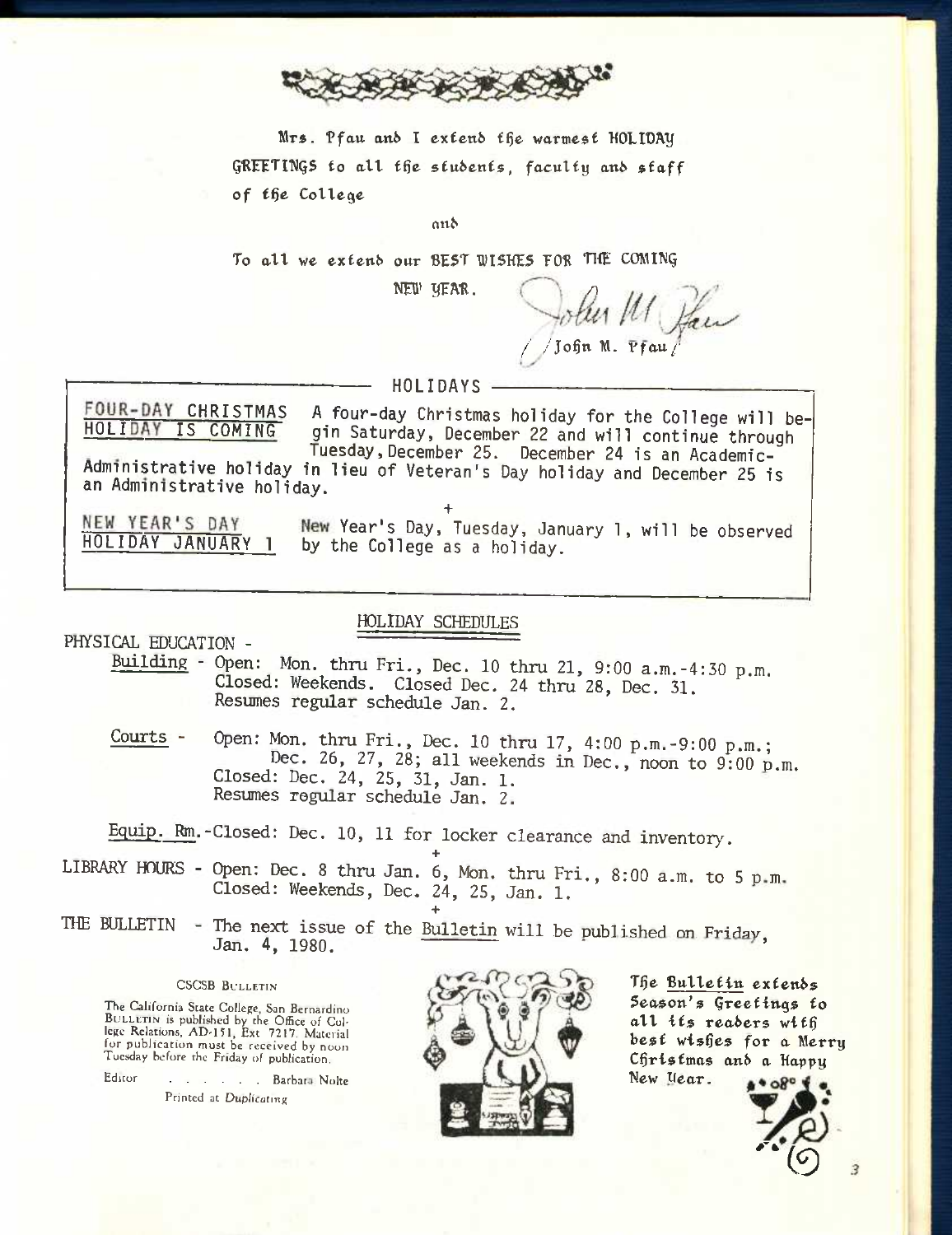$Speaking$  up.  $\frac{Jim \text{ Charkins}}{S}$  (Economics) addressed members of the San Bernardino Rotary Club-East on "The Present State of the Economy" at a luncheon meeting held Mon., Dec. 3. **+** 

Michael Rose (Relations with Schools) presented his talk "College '80 - To Go or Not To Go (A Realistic Look at the College Scene)" to students at the Bloomington High School Career Center, Dec. 4.

**+**  Mireille Rydell (Foreign Lang.) gave an illustrated talk on "The Compagnonage: A Secret Organization of the Best Craftsmen & Artists in France" to the College Studies Class of Colton High School, Dec. 3.  $***$ 

**professional** Brithmal 3 (Political Sci.) was interviewed by KSCI, **Professional** Channel 18, on their Inland Empire segment, Nov. 28.<br>**activities** The three of the interior content. The theme of the interview was, "The U.N. and the Problems of Iran."

**+**  Mireille Rydell (Foreign Lang.) presented a paper delivered in French to the French Section of the Philological Assn. of the Pacific Coast at UCLA on Nov. 10, on "Elements: Celtiques Dans Les Lais Britons."

**\*\*\*** 

**noteworthy** Paul Esposito (Placement) was recently re-appointed to a three year term on the Downtown, San Bernardino, YMCA Board of Managers and also re-appointed secretary of the board. He has just completed two year term as board member and secretary.

**\* \* \*** 

 $\overline{job}$  *Groundsworker - (2 positions, 1 perm., 1 temp.) Performs* ODDOrtunities *gardening work & maintains grounds in assigned area of*  campus. Req.:  $1/yr$  exp., gen. knowledge of proper methods *planting, cultivating hedges, trees, shrubs, etc, & use*  of garden equipment. Phys. exam. req. Salary: \$1043-1195/mo.

*Supervising Groundsworker - Perm., F-^T, Responsible for landscaping & grounds maxnt. program for the campus; inspects contract landscape projects, etc. Reg.: /gr. exp. in planting s cultivating flowers, trees, lawns, shrubs, etc., incl. /yr supervising employees engaged in grounds work. (Completion of 2/yr course in landscape design or landscape gardening may be substituted for 2/yr of nonsupervisory exp.) Phys. exam. req. Salary: \$1434-1726/mo.* 

*+* 

*Cler. Asst. IIA - Office/Coord. Student Affirmative Action -*  $F-T$ *., temp to* 6/30/80. Type 50 wpm, equiv. 1/yr F-T pd. cler. exp. Salary: \$843-1007/mo.

*Cler. ABst. IIB - Computer Cntr. F-T, perm. Reg. type 50 wpm, 1/yr F-T. gen. Cler. exp. equiv., shorthand or diet. 80 wpm. Salary:\$901-1077/mo.* 

*%%'r - Registrar's Office. Temp, onapprox. Jan. 2, 3 & 7. Approx.*  10/hr. days, 30 hr. total. Req. Equiv. to 1/yr F-T gen. cler. exp. Type 50 wpm. Salary: \$4.86/hr.

*+* 

Deadline for application date is December 14 on all above jobs. See Personnel for additional information.

ADMINISTRATIVE San Jose State U has an opening for Director of University OPPORTUNITIES Library. Salary: \$34,176-41,316. Appt. eff. approx. 9-1-80. Deadline to apply: 3-1-80. See Faculty Senate Office, AD-169